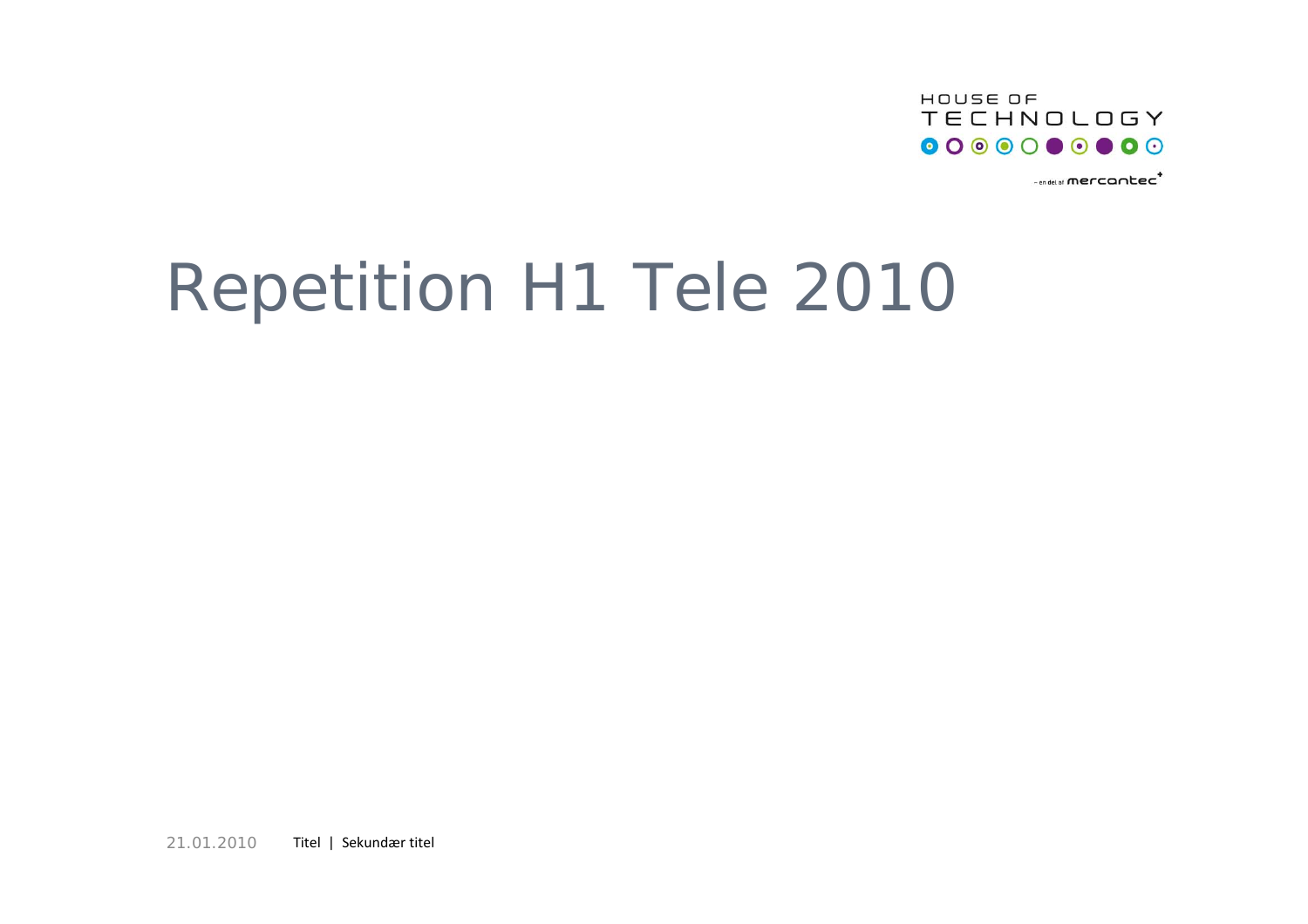# Principdiagram



- en del af **mercantec** 

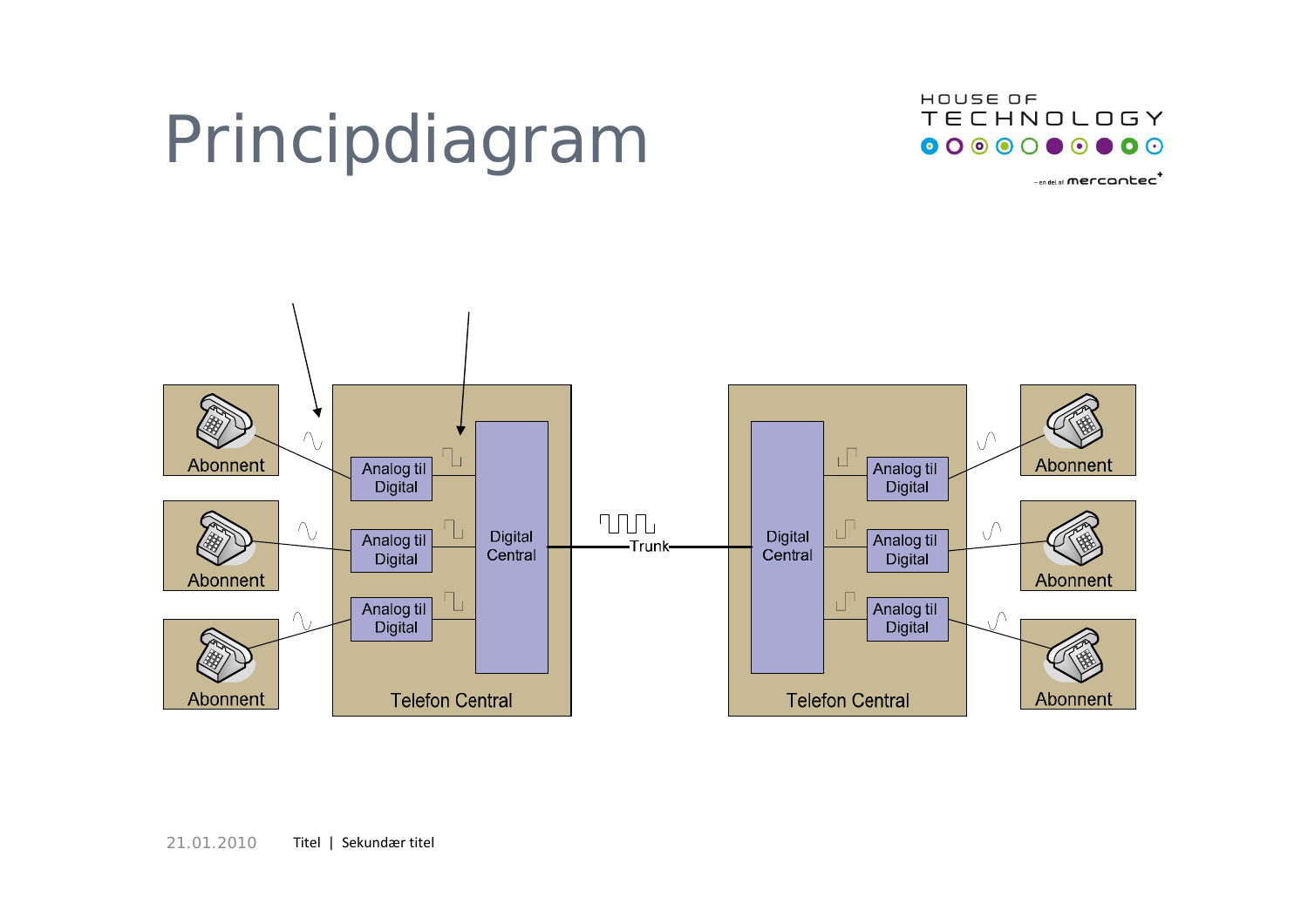

 $-$ en del af **mercantec<sup>+</sup>** 

## ISDN BRA



 $\bar{z}$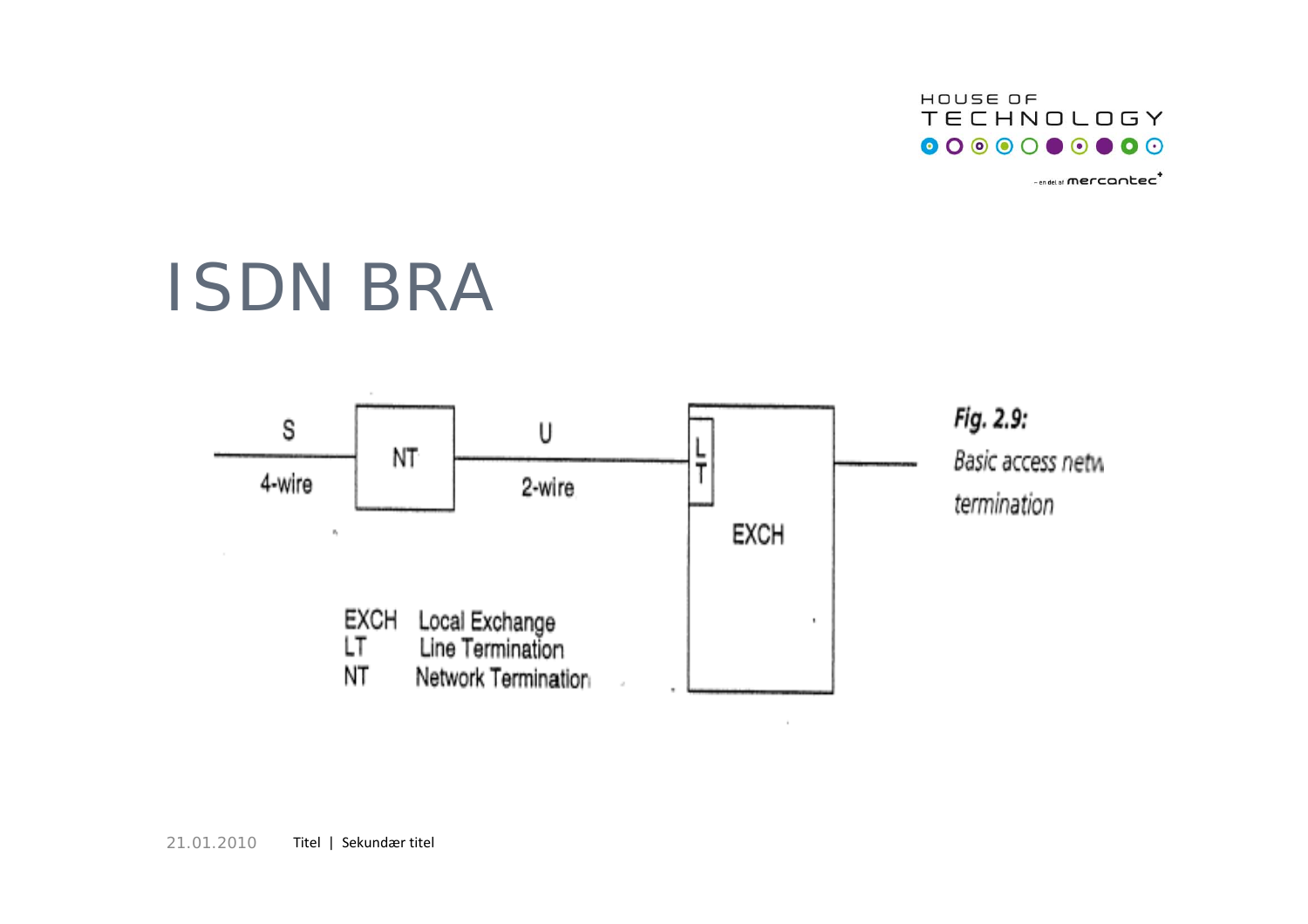

 $-$ en del al mercontec<sup>+</sup>

## ISDN BRA

• 2 stk. B-kanaler af: 64 Kb/s 1 Stk. D-kanal af 16 Kb/s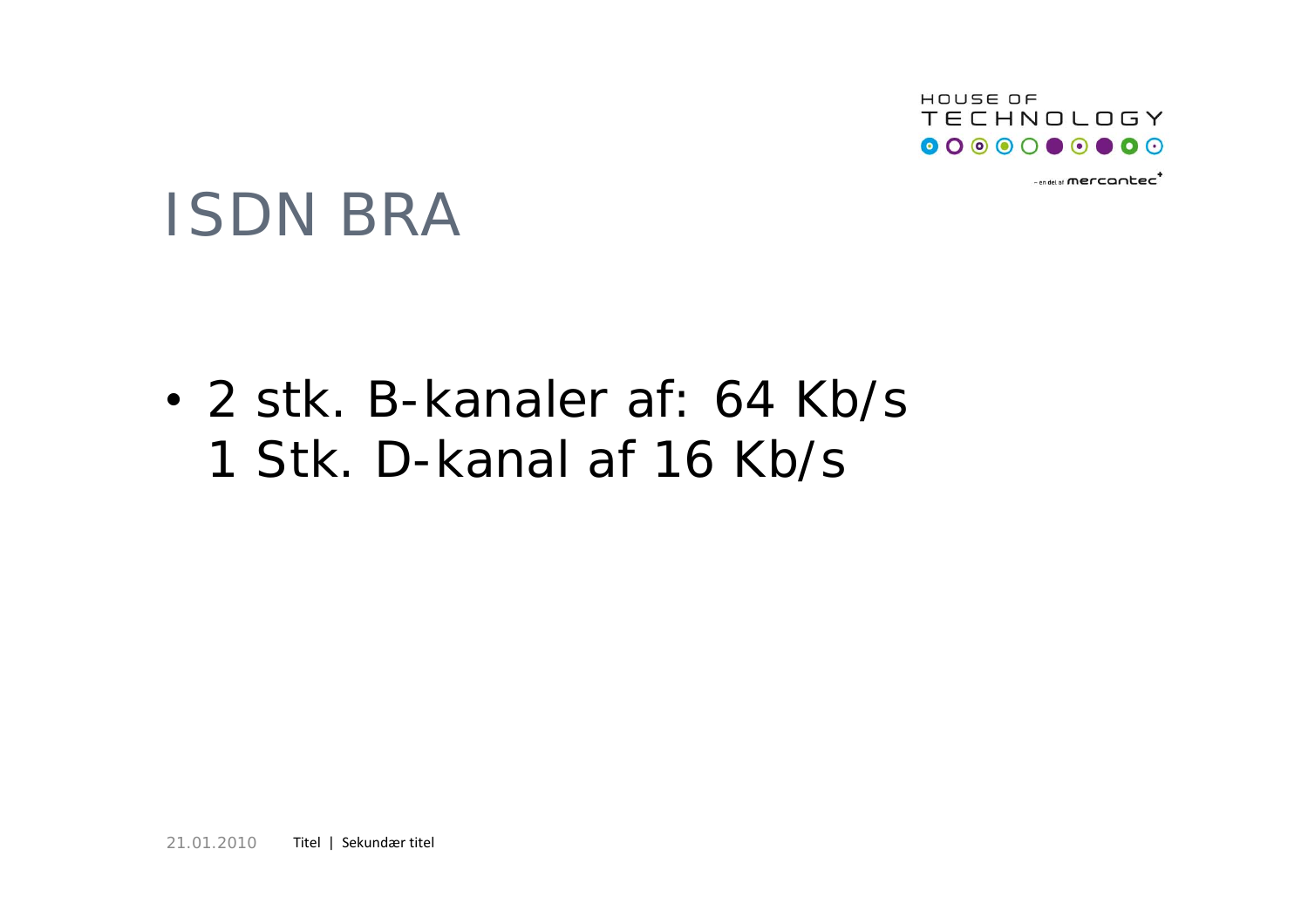#### HOUSE OF ISDN PRA**TECHNOLOGY**  $2$  Mb/s = 30 tale-kanaler +  $2^{n}$ signalering af 64 Kb/s

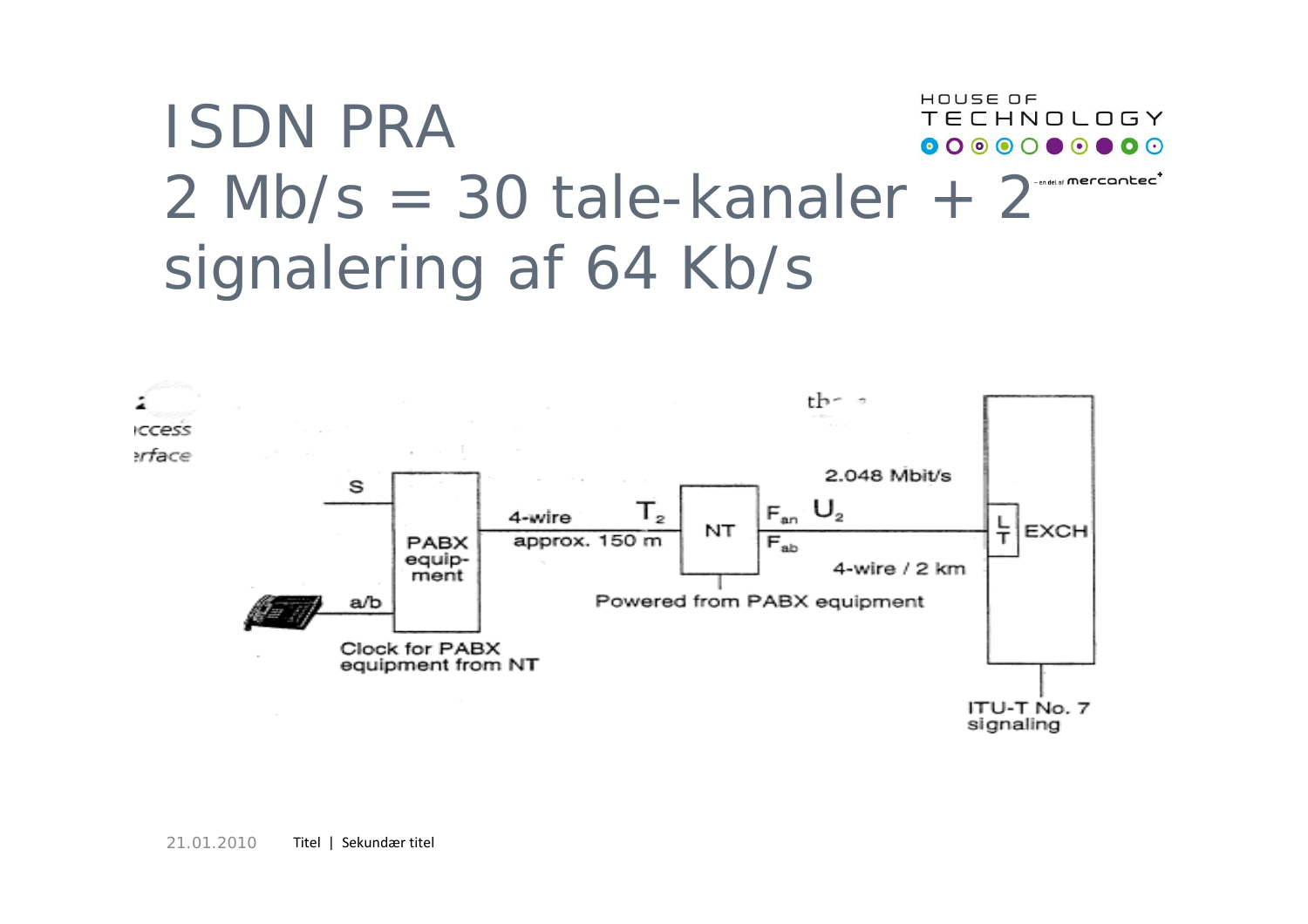

 $-$ en del af **mercantec** 

## Effekt

# 10 · log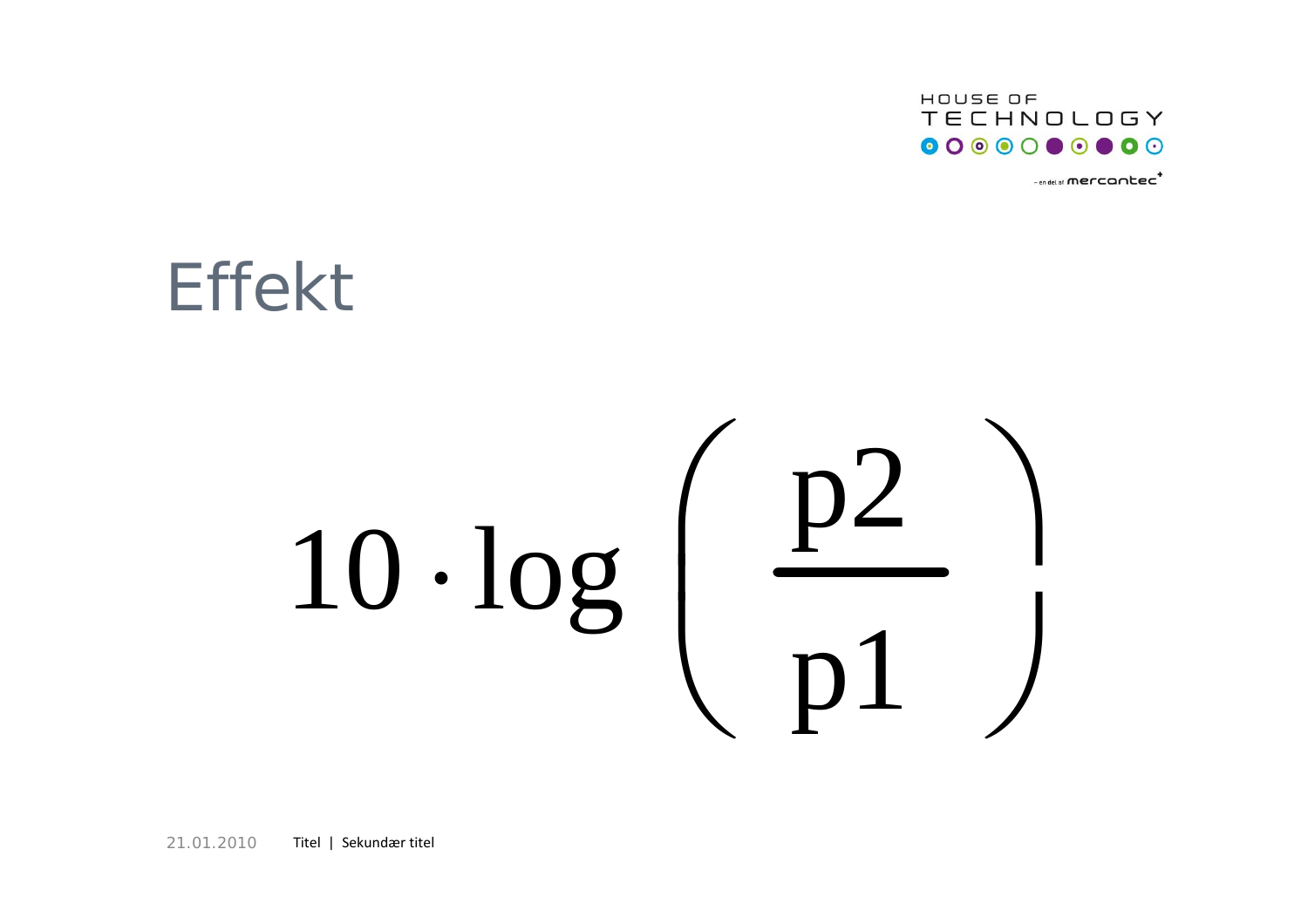

 $-$ en del af **mercantec** 

# Spænding

# $20 \cdot \log \left( \frac{\text{U2}}{\text{}} \right)$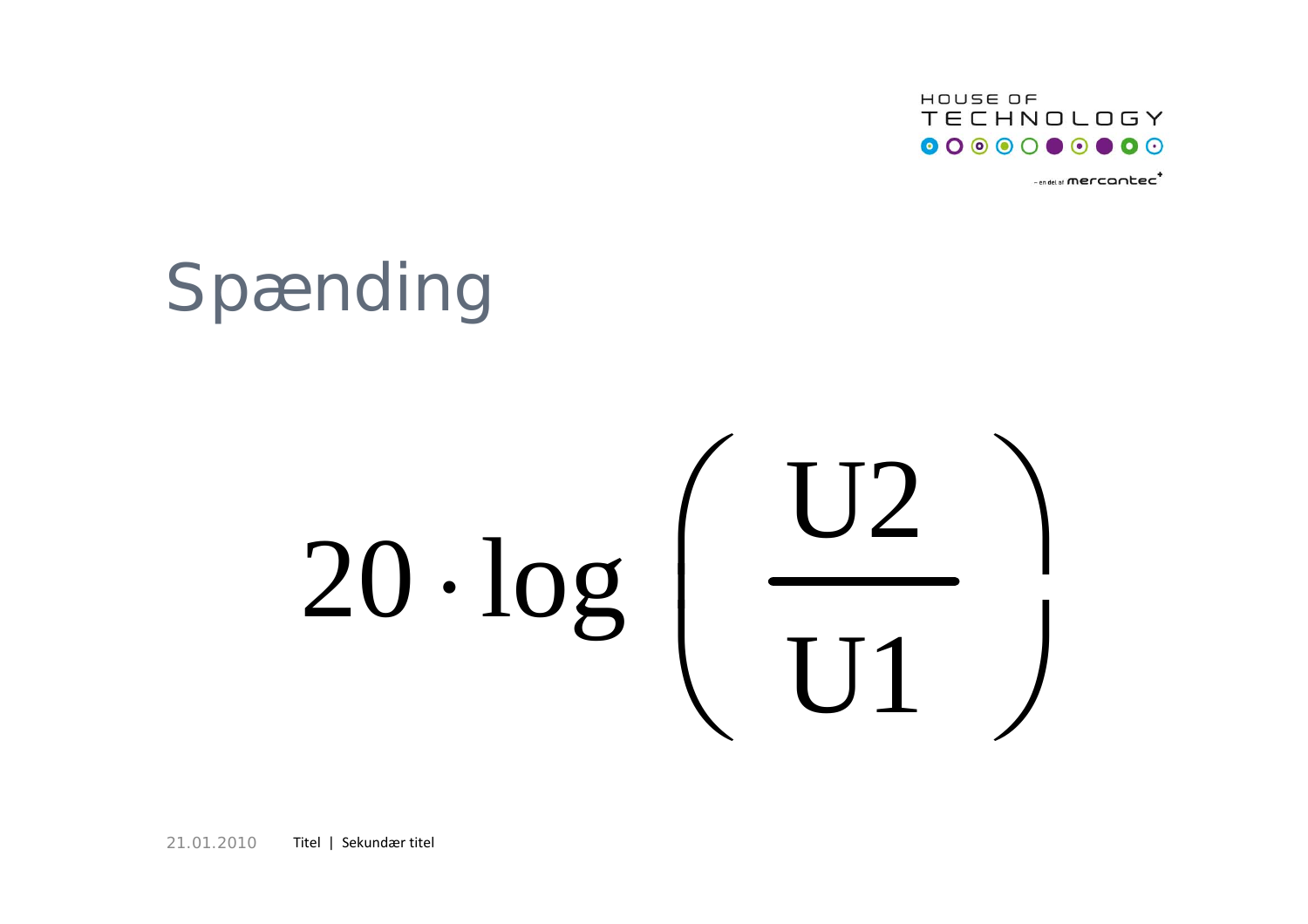# Eksempler



 $-$ en del af **mercontec<sup>+</sup>** 

- Effekt
	- –– Fordobling af effekten 10\*log(2)= 3 dB
	- –– Firedobling af effekten 10\*log(4)= 6 dE
	- –– 100dobling af effekten 10\*log(100)= 20dB
- Spænding
	- Fordobling af spændingen 20\*log(2)= 6 dB
	- –– Firedobling af spændingen 20\*log(4)= 12 dE
	- –100dobling af spændingen 20\*log(100)= 40 dB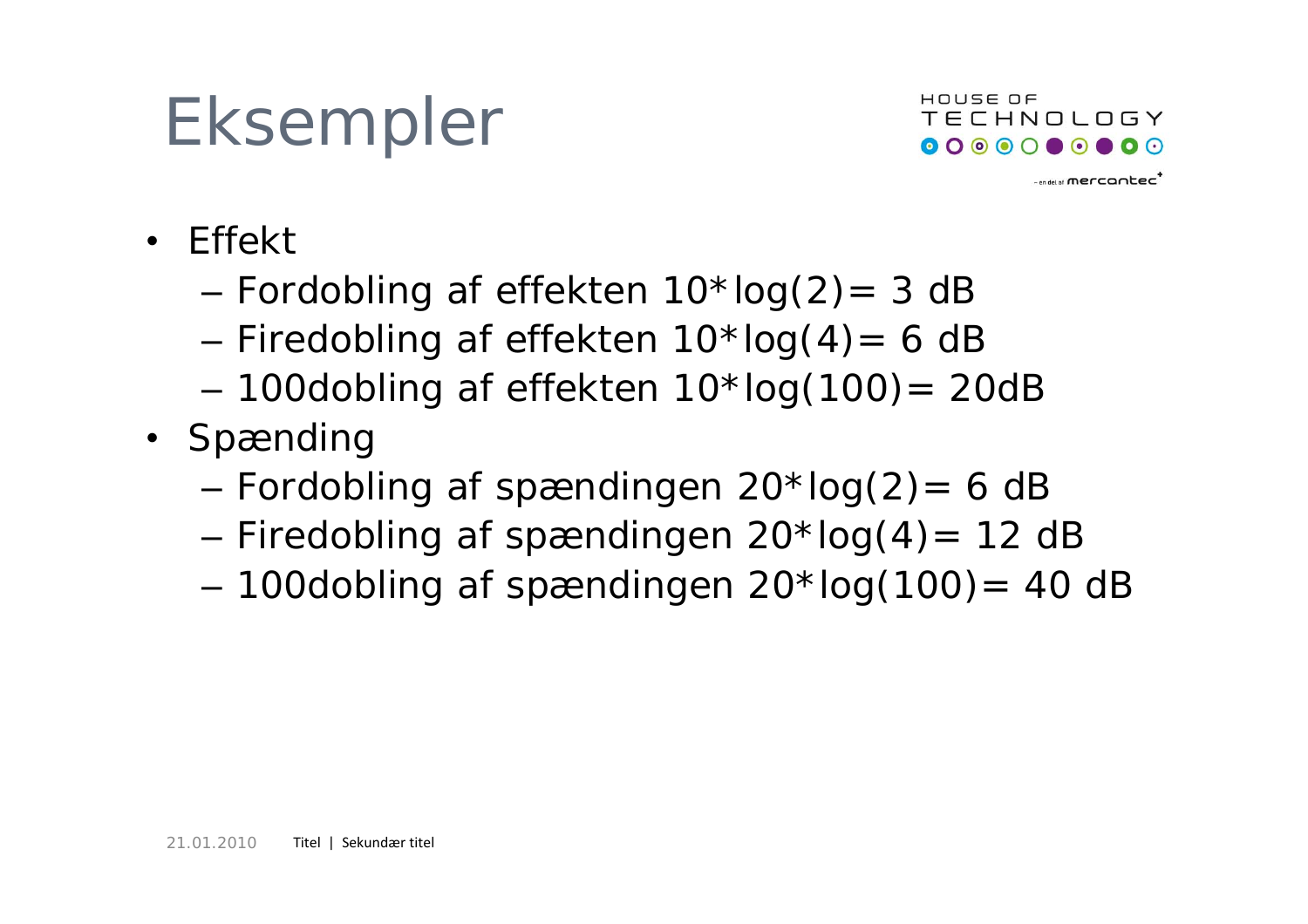# Relative dBm



- en del al **mercontec<sup>t</sup>** 

- dBm Relativ til 1mW ved 50 Ohm
- dBm ved 600 Ω medføre at dBm(600Ω): P R<sup>⋅</sup>

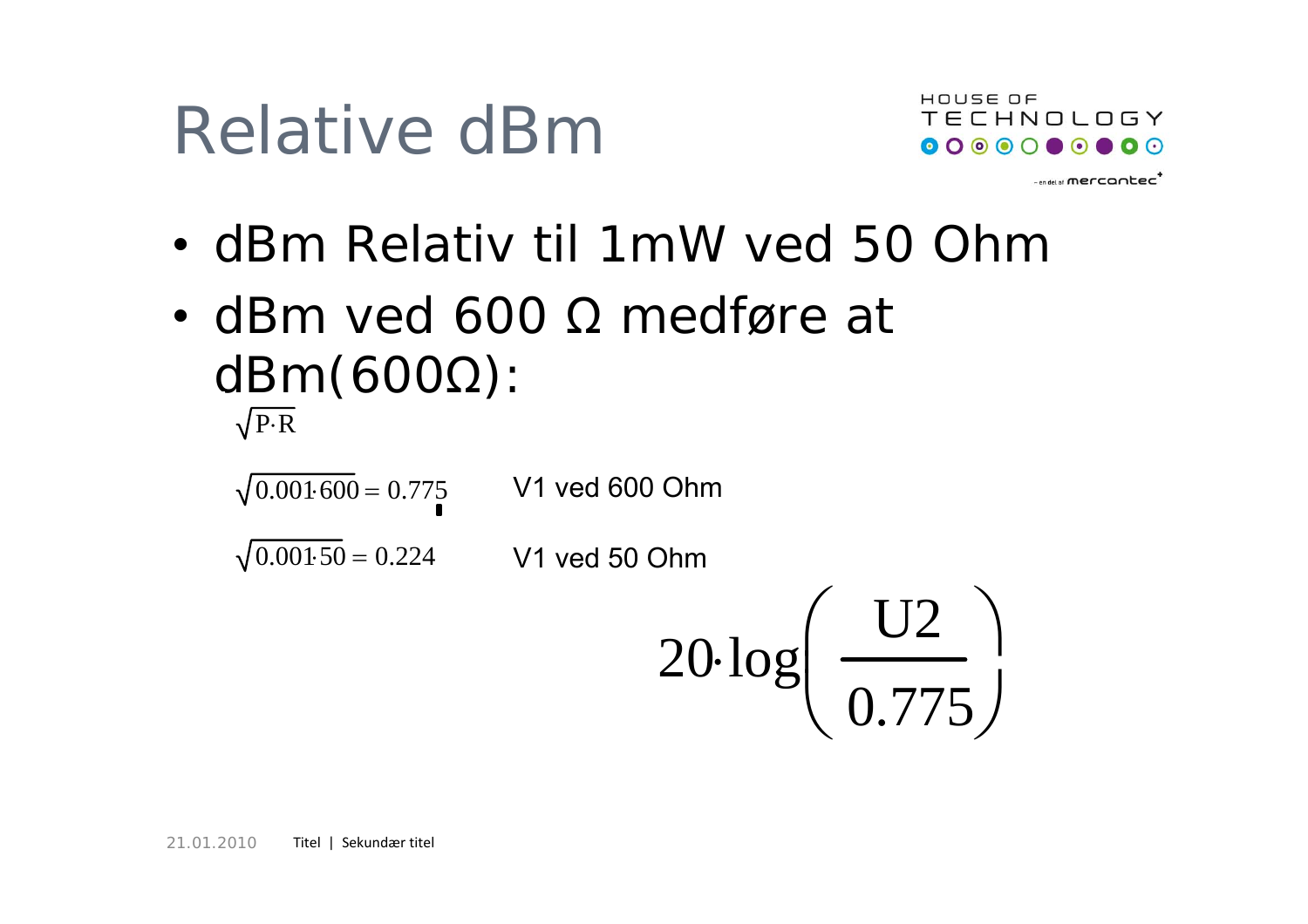

 $-$ en del af **mercantec<sup>+</sup>** 

# Relative dBµV

• dBµV Relativ til 1µV

$$
dB\mu V = 20 \log \left( \frac{U2}{10^{-6}} \right)
$$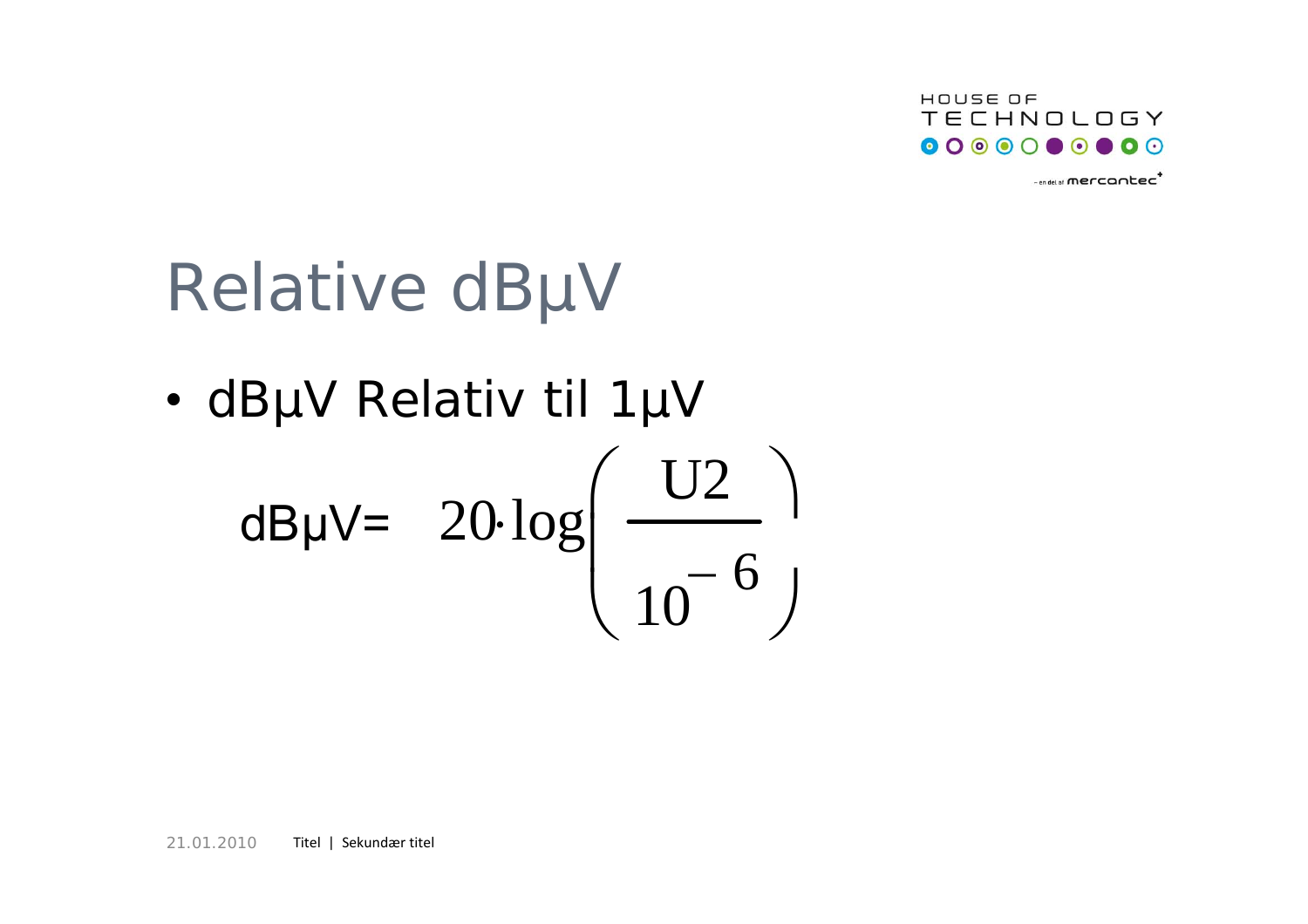## ADSL in the Network



HOUSE OF

**TECHNOLOGY**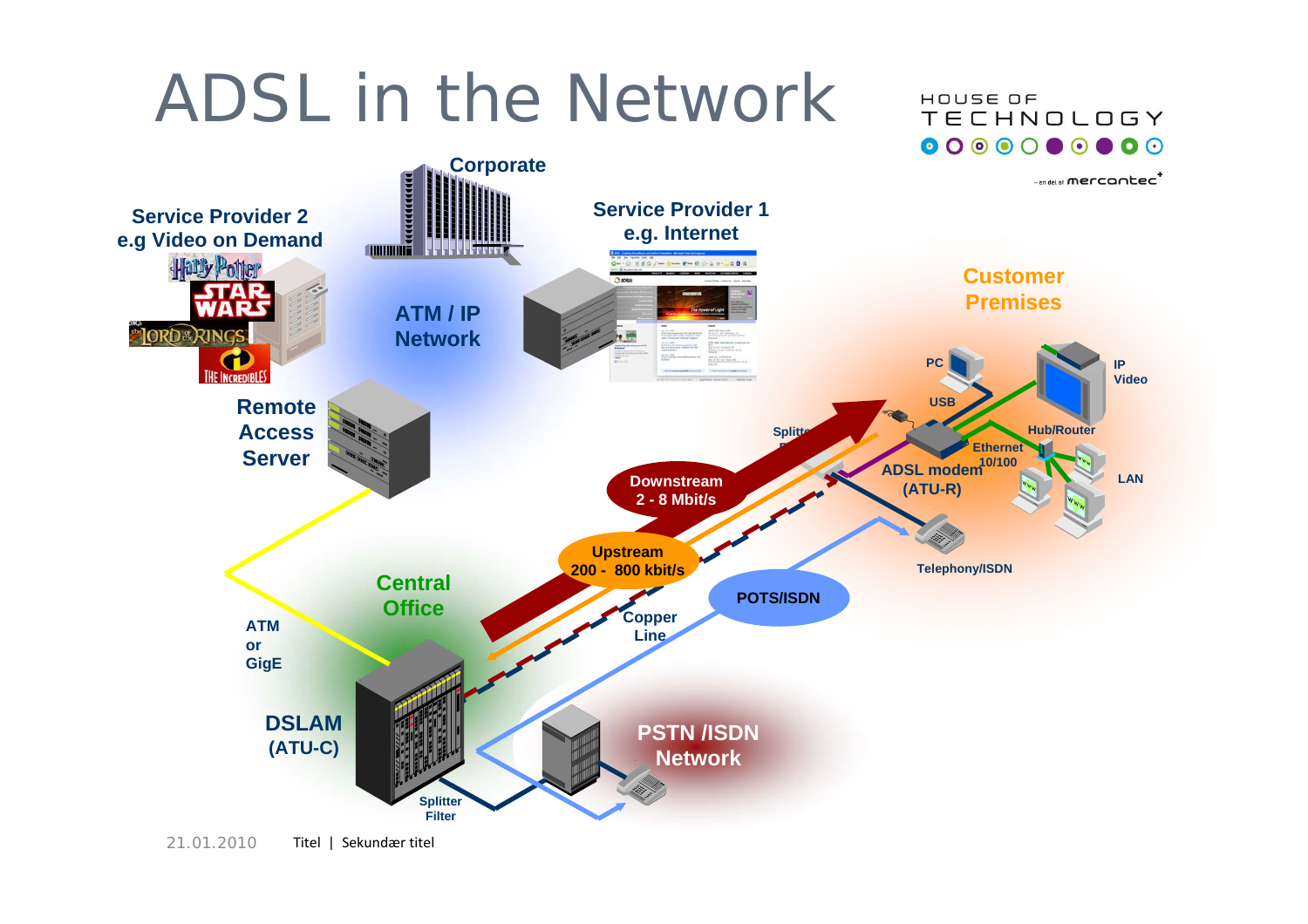### ADSL and DMT (Discrete Multi Toneduse of Languagy

 $-$ en del af **mercontec<sup>+</sup>** 



- **Worldwide standard line code for ADSL**
- **Wideband variable spectrum signal**
- **Bit swapping helps to adapt to loop problems**
- **Maintains BER <10-7**
- **Many ways of carrying IP over ATM**
- **256 Carrier tones (512 for ADSL2+)**
- **Each tone carries a QAM signal**
- **4.3125 kHz/tone**
- **4096 baud/tone**
- **Up to 15 bits/Baud (bits/tone)**
- **0 to 61.440 bits/second/tone**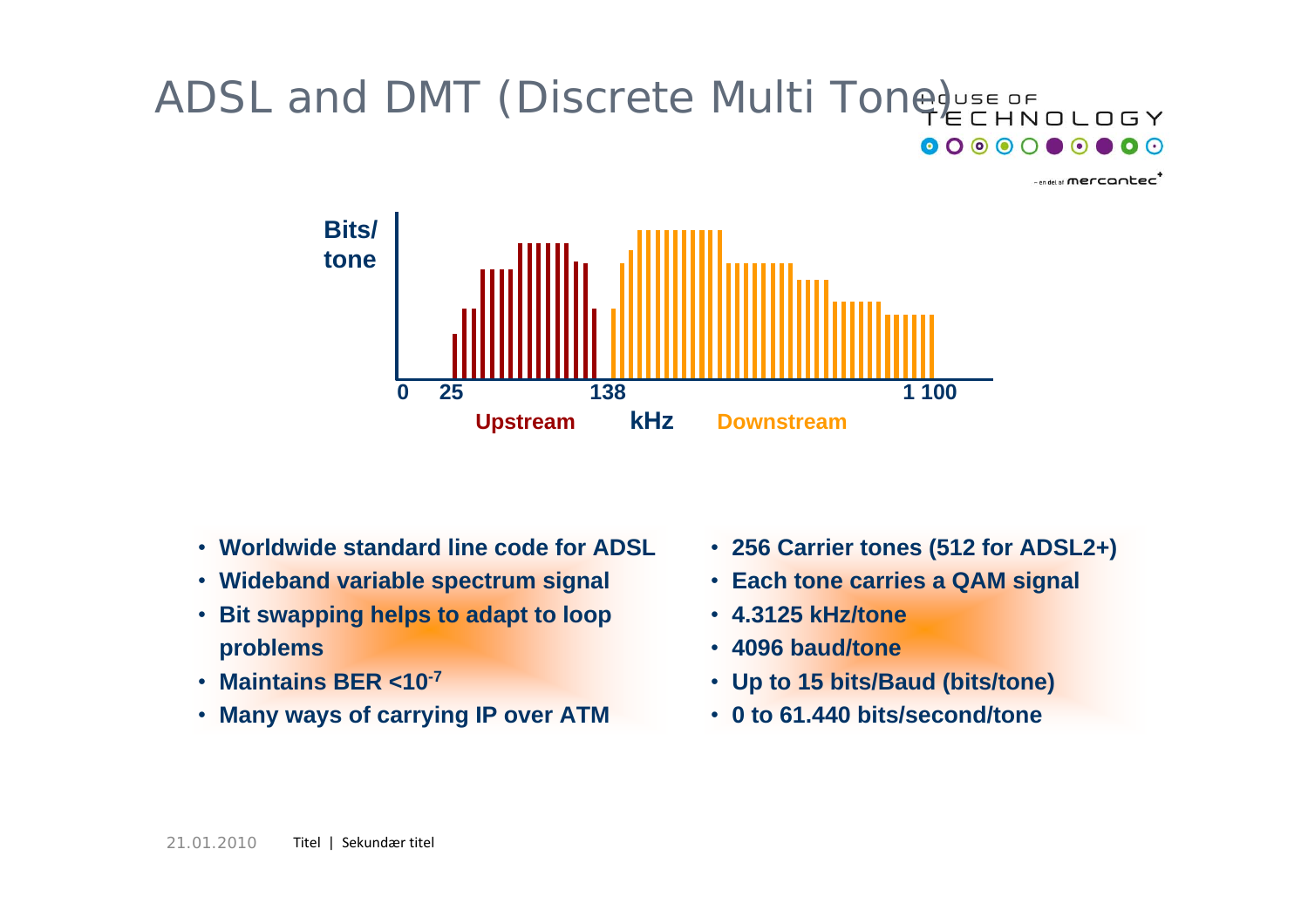#### Signal to Noise Ratio (SNR) and DM BEE OF Signal to Noise Ratio (SNR) and DM BEE OF  $\mathbf{O}$

-en del af **mercantec** 

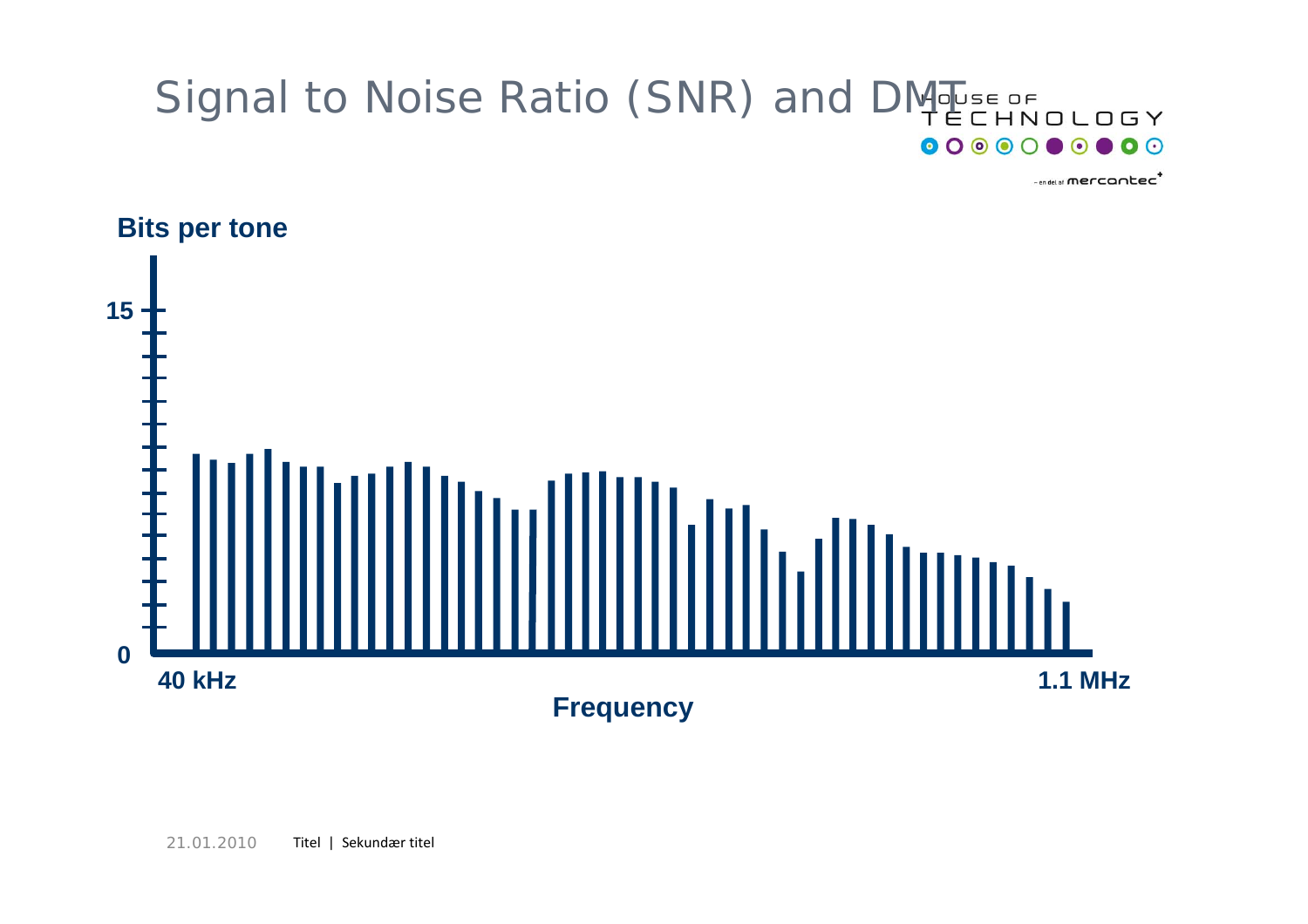#### ADSL over POTS vs. ADSL over ISDA  $\mathbf{O}$   $\odot$ **ITU-T G.992.1 Annex A vs. Annex B** $-$ en del al mercontec<sup>+</sup>



#### **ITU-T G.992.1 Annex B, AoISDN, Non-overlapped spectrum (FDM)**

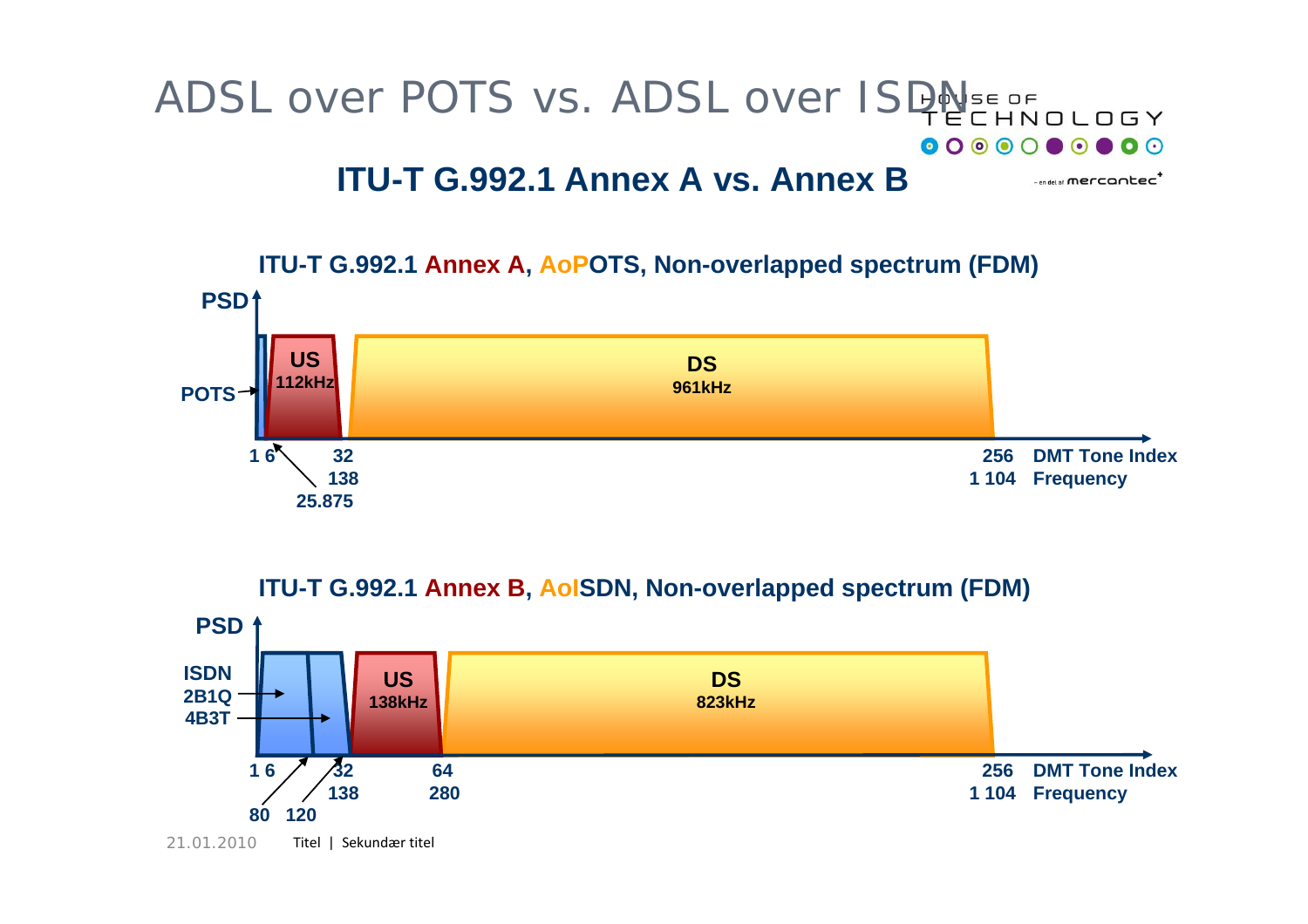## ADSL2 and ADSL2+

HOUSE OF **TECHNOLOGY** 

**The ADSL2 and ADSL2+ standards improve on the original ADSIErcontect by offering higher downstream data rates and longer reach**

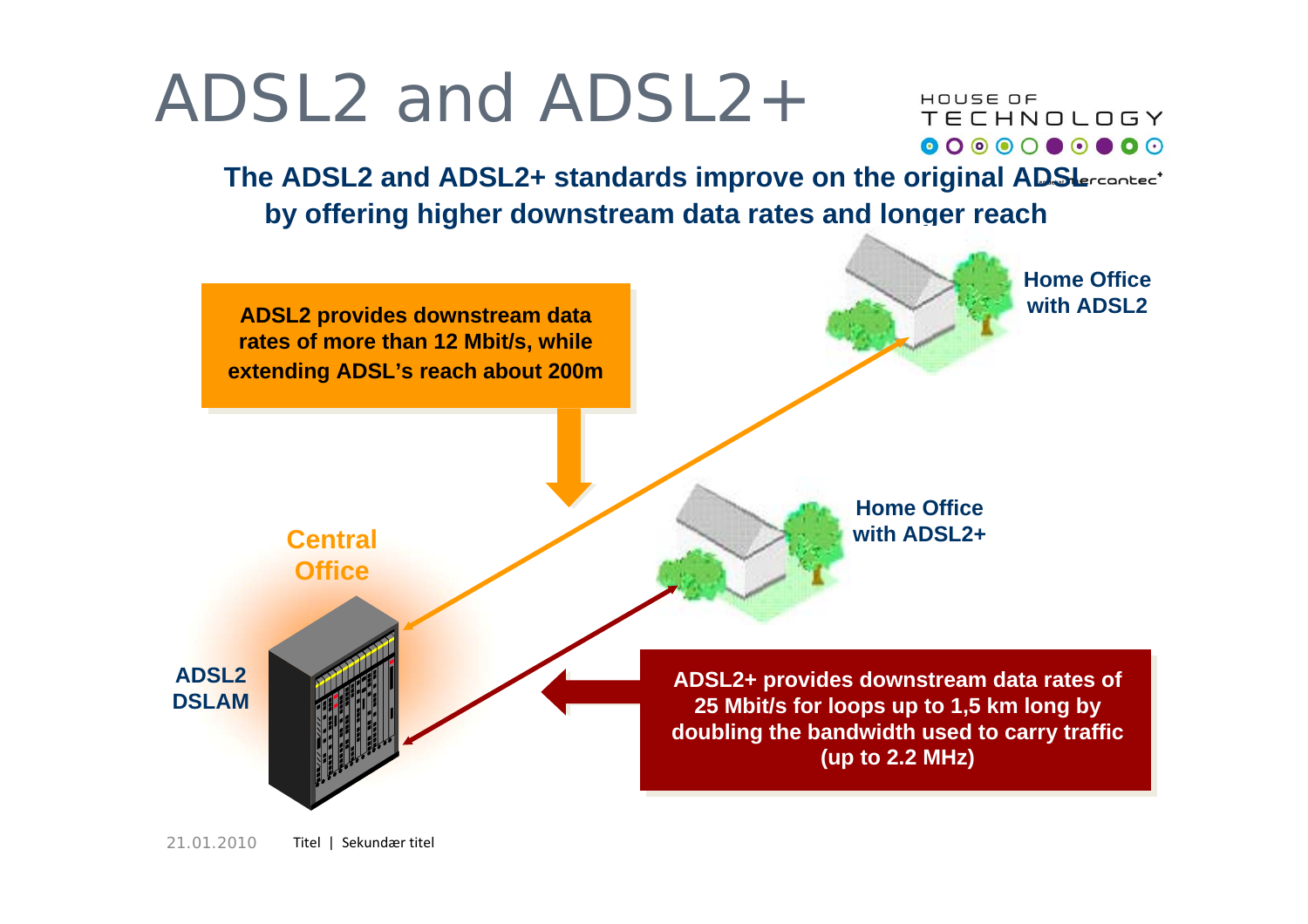## CVoDSL



 $-$ en del af **mercantec** 

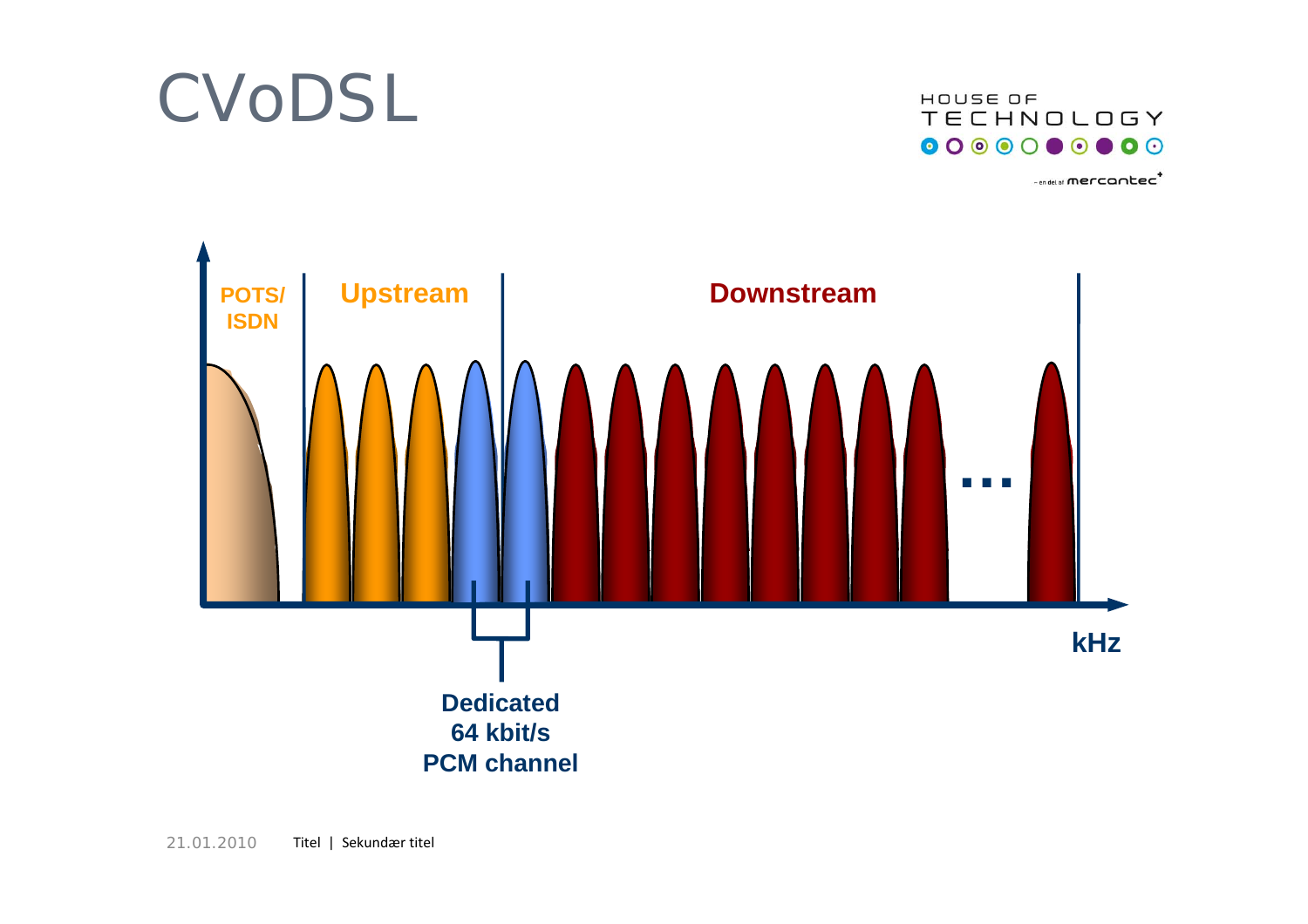### ADSL2+ Doubles the Downstream Bandwidth



 $-$ en del af **mercantec<sup>+</sup>** 

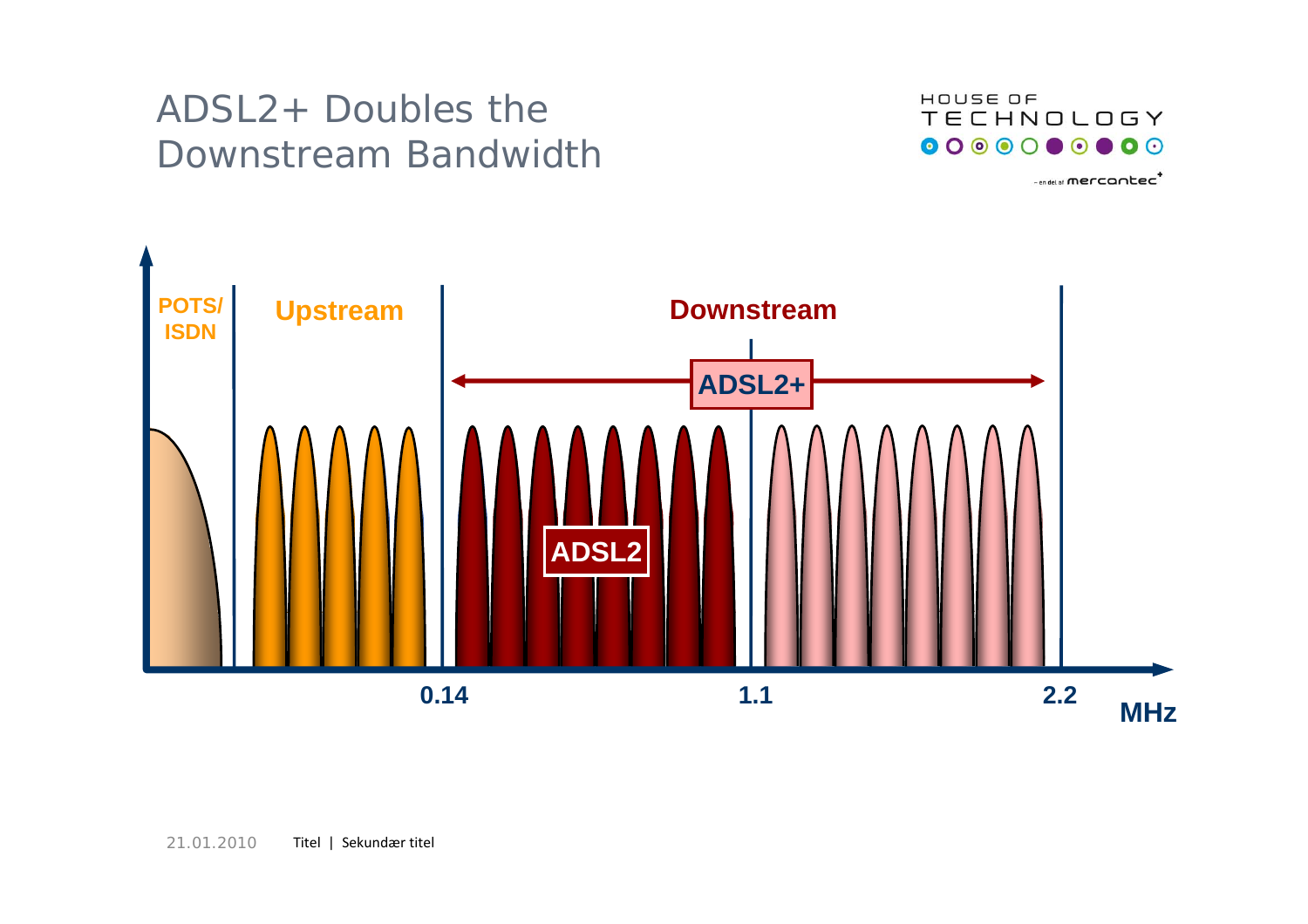





- en del al **mercontec<sup>+</sup>**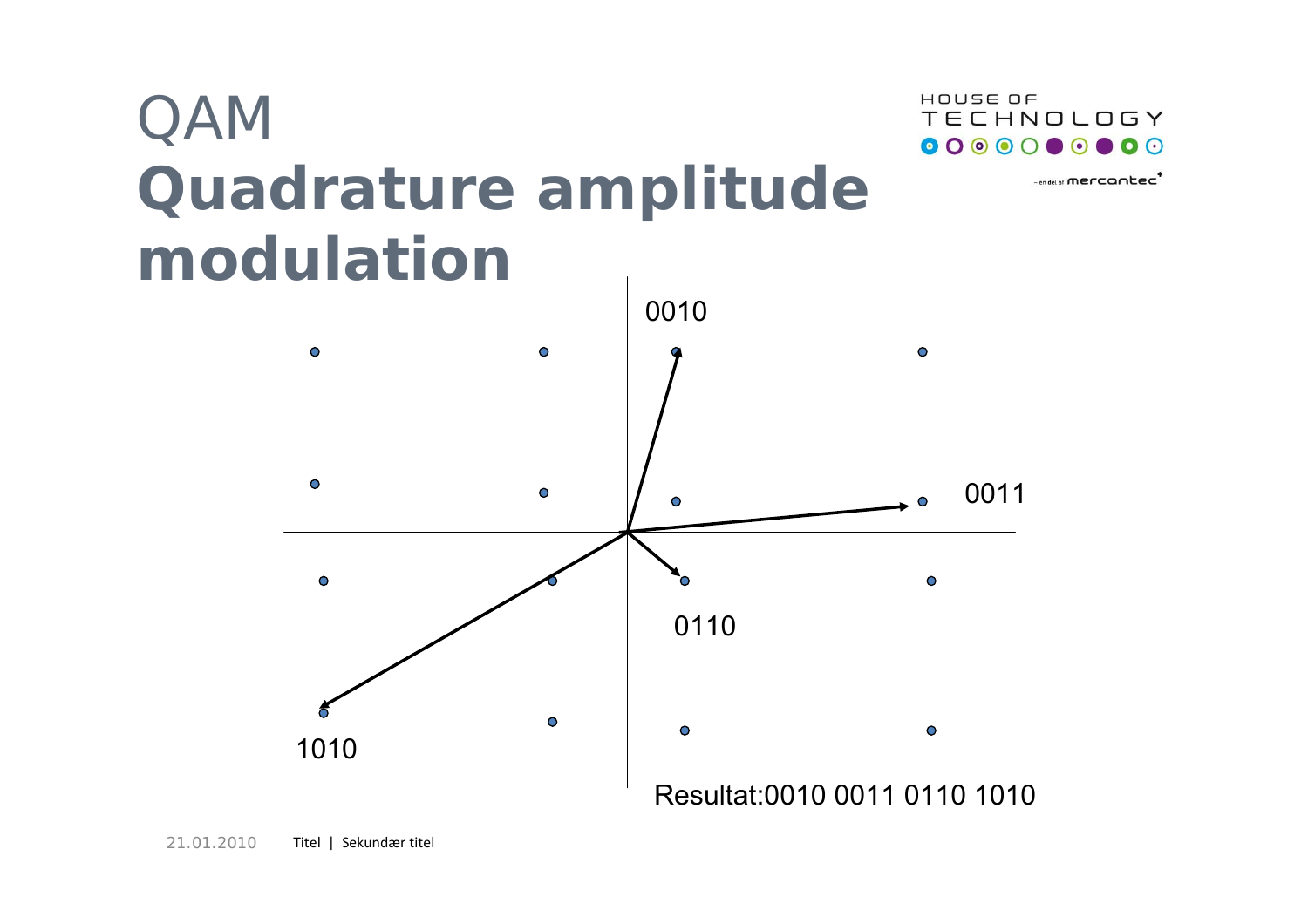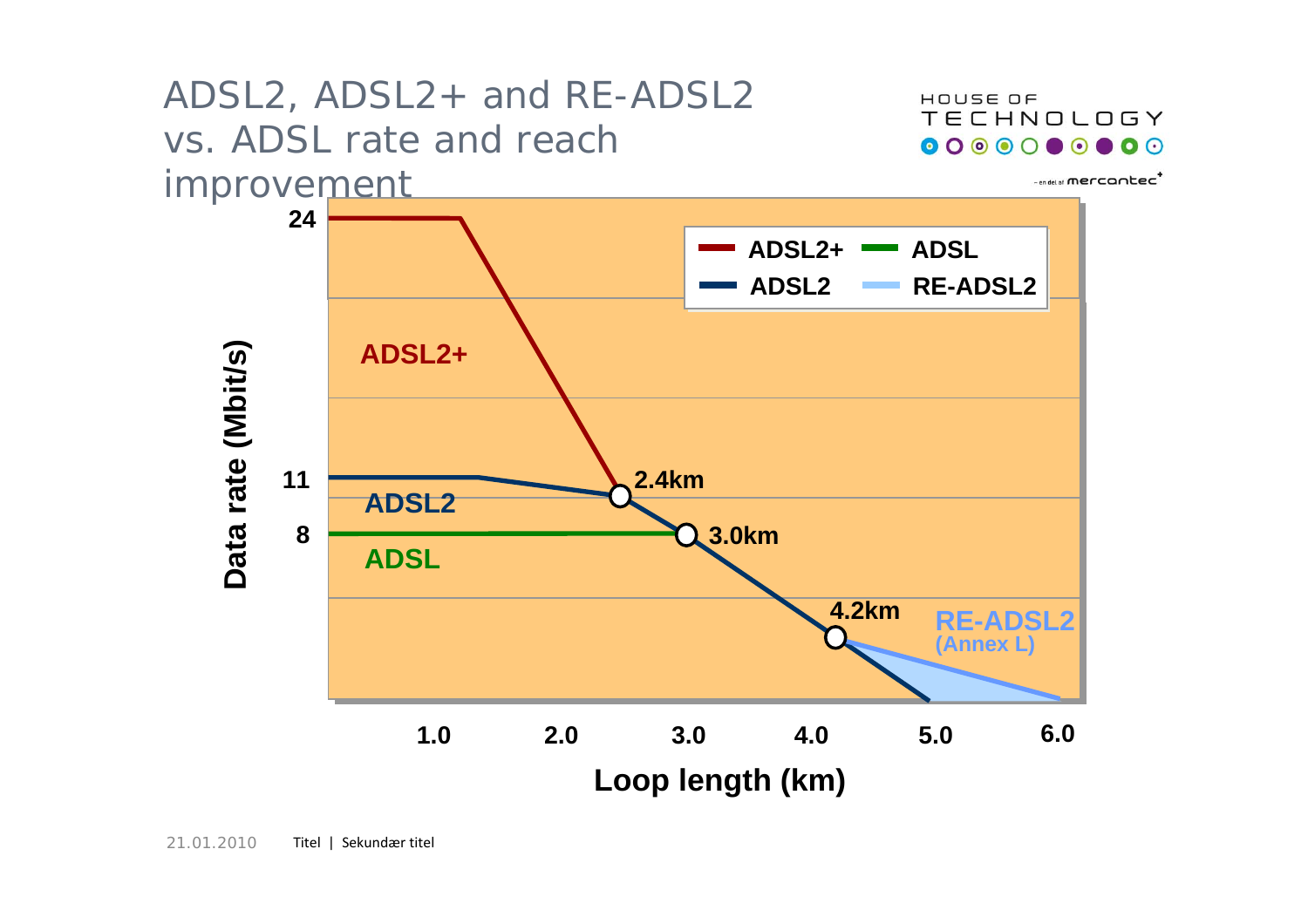## Copper wire characteristics



rcontec'

## **Twisted Pair LinesCOCOOCOOCOOCOOCOO Typical values per km**

**Capacitance: 30 to 60 nF Resistance: 100 ohmsInductance: 0.5 to 1 mHConductance: > 5M ohms**

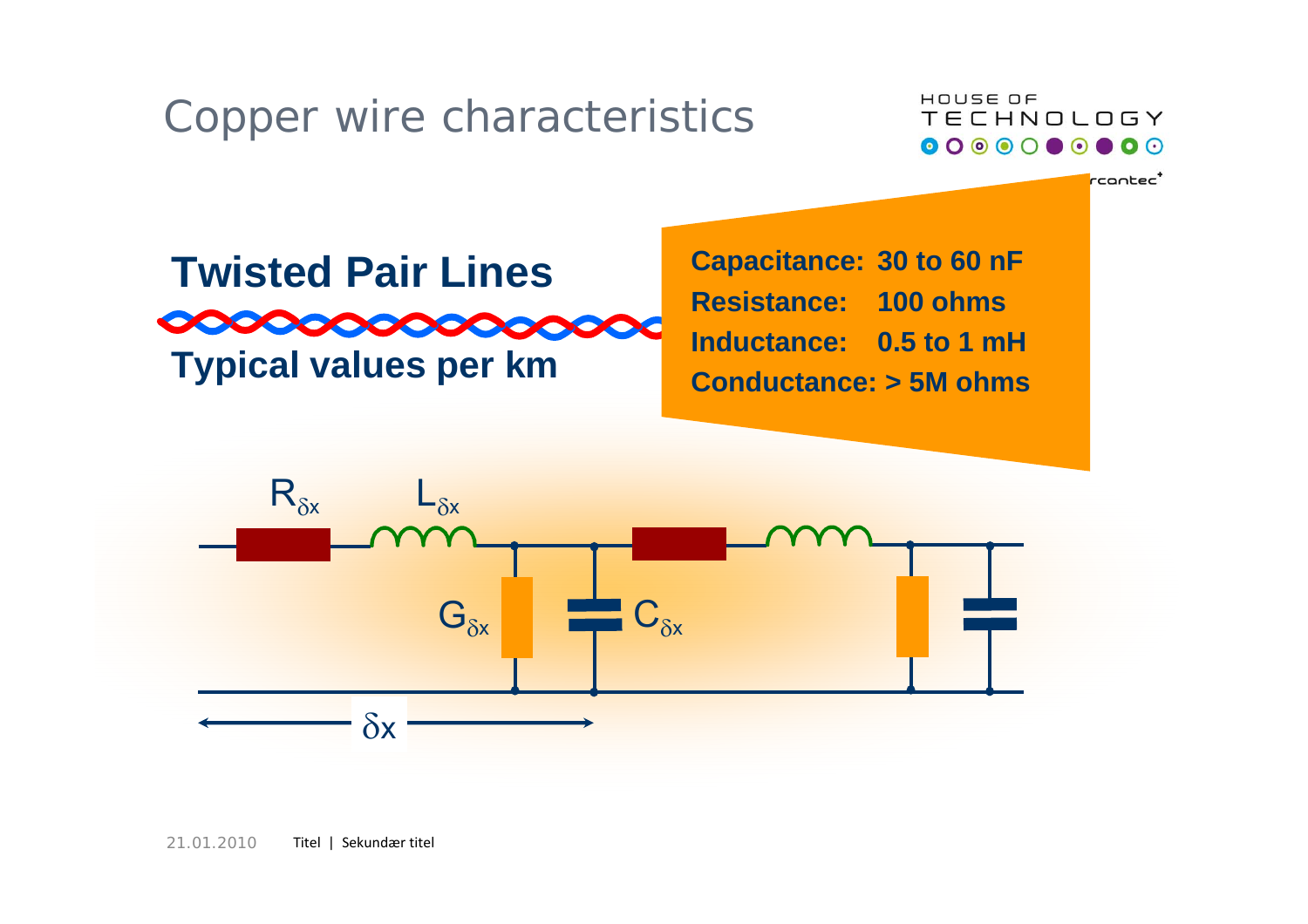## Balanced line



 $-$ en del af **mercantec** 

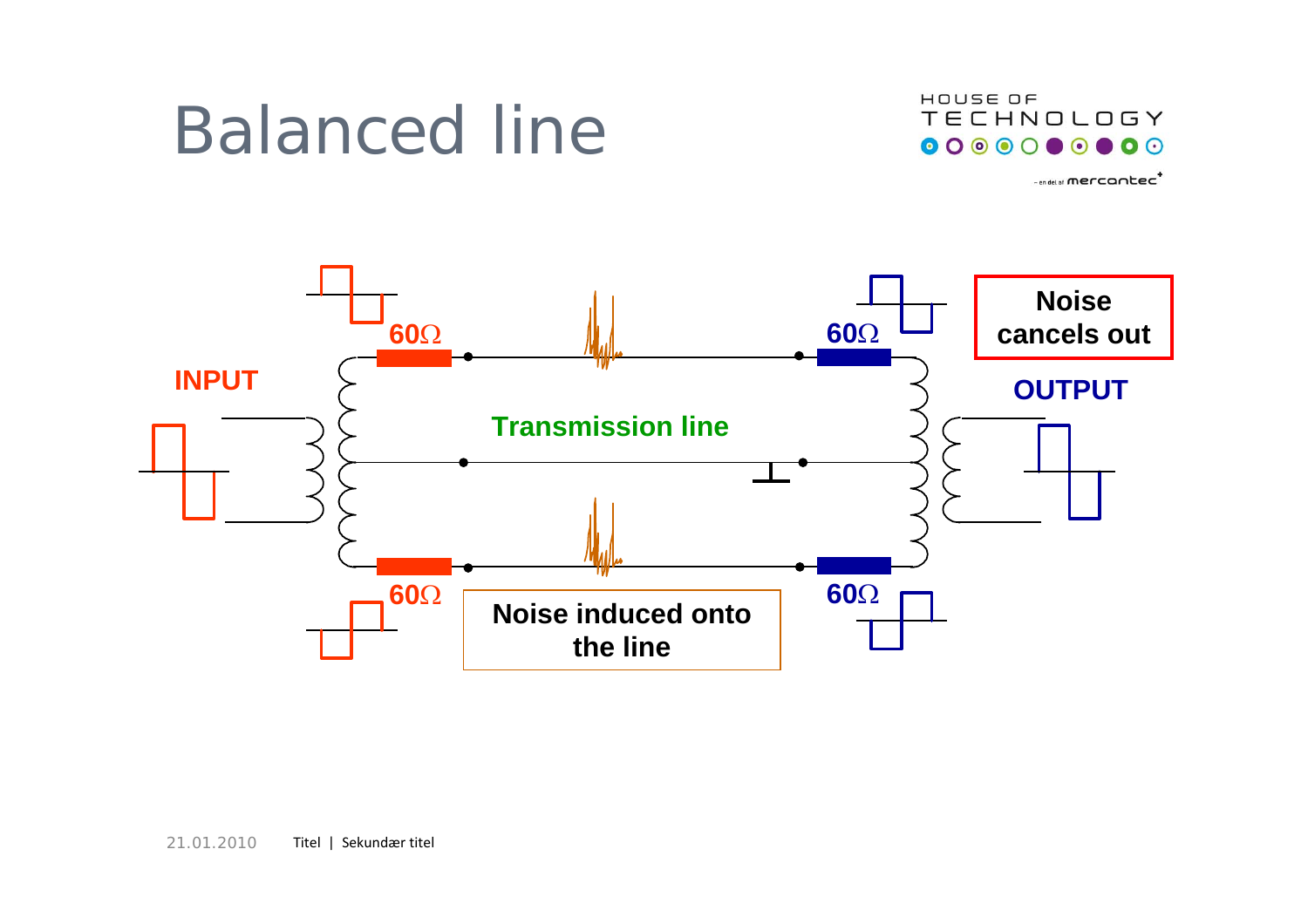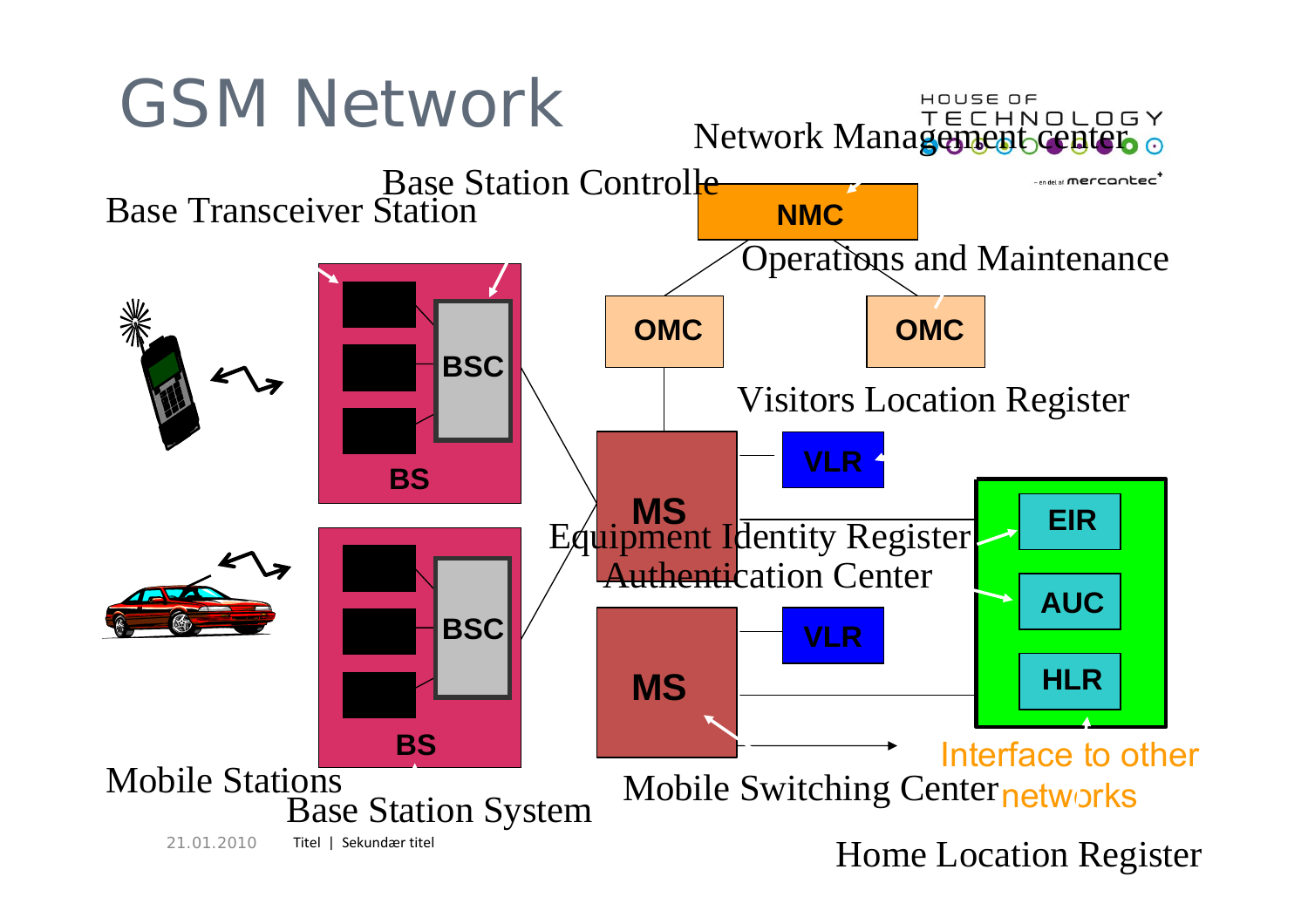# Frequency Reuse



 $-$ en del af **mercontec<sup>+</sup>** 

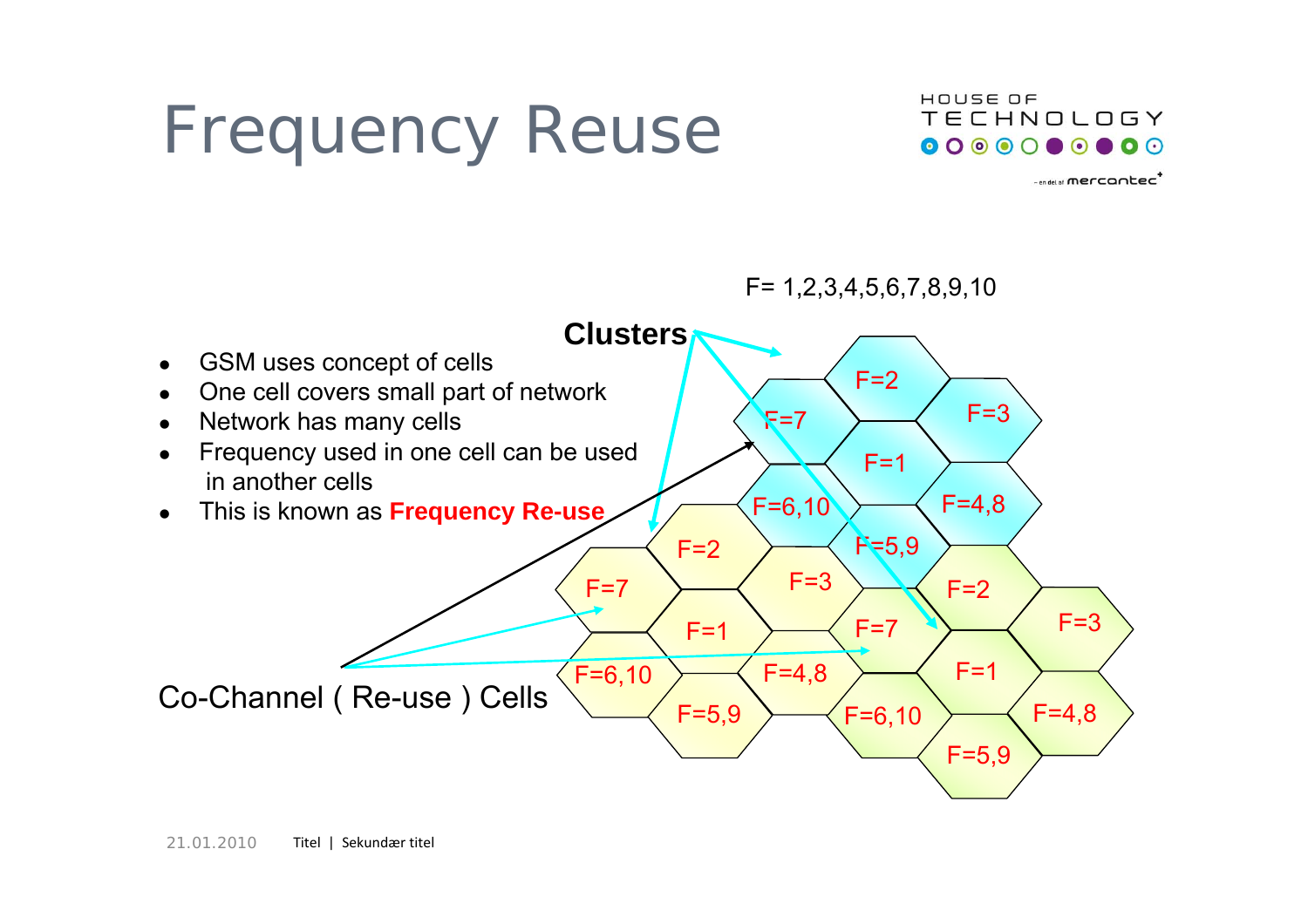## Cell Formats



 $-$ en del al **mercontec<sup>+</sup>** 

## **Omni-directional Cell Sectored Cell** 1x BCH 1x BSIC



## 3x BCH3x BSIC

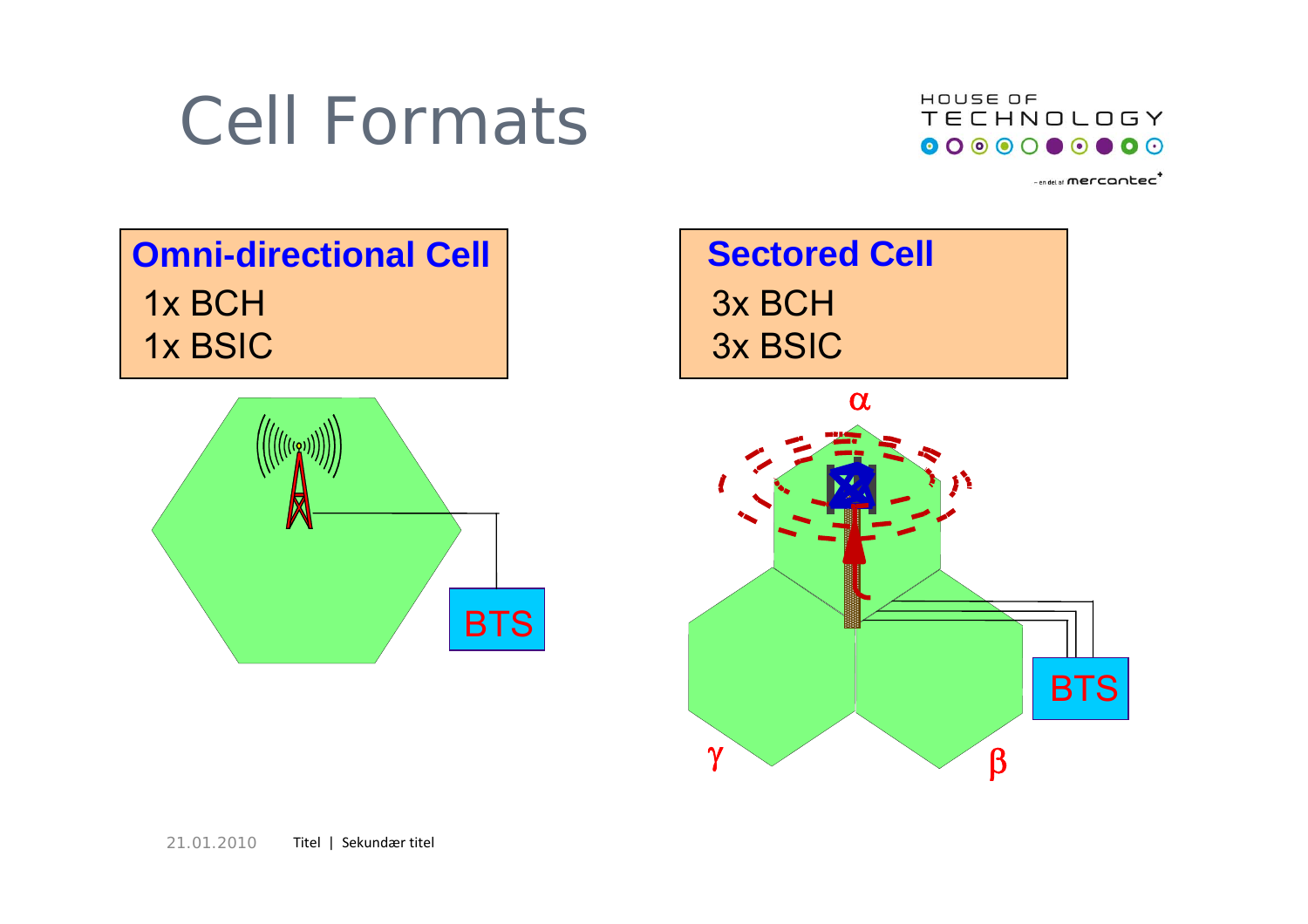# GSM Channel Plans



 $-$ en del af **mercantec<sup>+</sup>** 

|                              | Phase 1<br><b>GSM900</b> | Phase 2<br><b>GSM900</b> | Phase 1<br><b>DCS1800</b> | Phase 2<br><b>DCS1800</b> | <b>PCS1900</b>            |
|------------------------------|--------------------------|--------------------------|---------------------------|---------------------------|---------------------------|
| Uplink                       | 890 to<br><b>915MHz</b>  | 880 to<br><b>915MHz</b>  | 1710 to<br>1785MHz        | 1710 to<br>1785MHz        | 1850 to<br><b>1910MHz</b> |
| Frequency<br>Range           |                          |                          |                           |                           |                           |
| <b>Downlink</b><br>Frequency | 935 to<br>960MHz         | 925 to<br>960MHz         | 1805 to<br><b>1880MHz</b> | 1805 to<br><b>1880MHz</b> | 1930 to<br><b>1990MHz</b> |
| Range                        |                          |                          |                           |                           |                           |
| <b>ARFCN</b>                 | $1 - 124$                | $0 - 124$ and            | $512 - 885$               | $512 - 885$               | $512 - 810$               |
| Range                        |                          | $975 - 1023$             |                           |                           |                           |
| Tx/Rx                        | 45                       | 45                       | 95                        | 95                        | 80                        |
| <b>Spacing</b><br>(MHz)      |                          |                          |                           |                           |                           |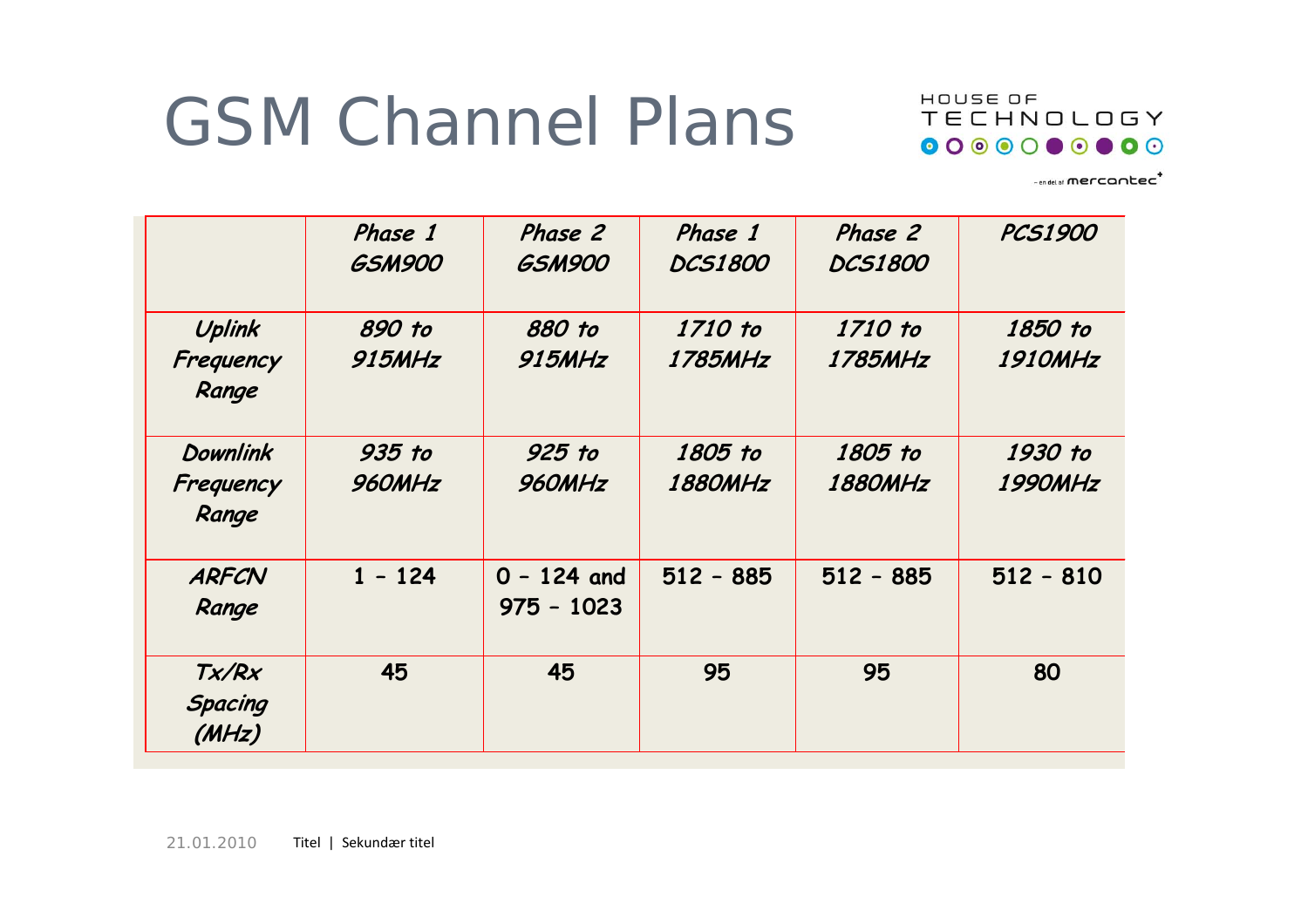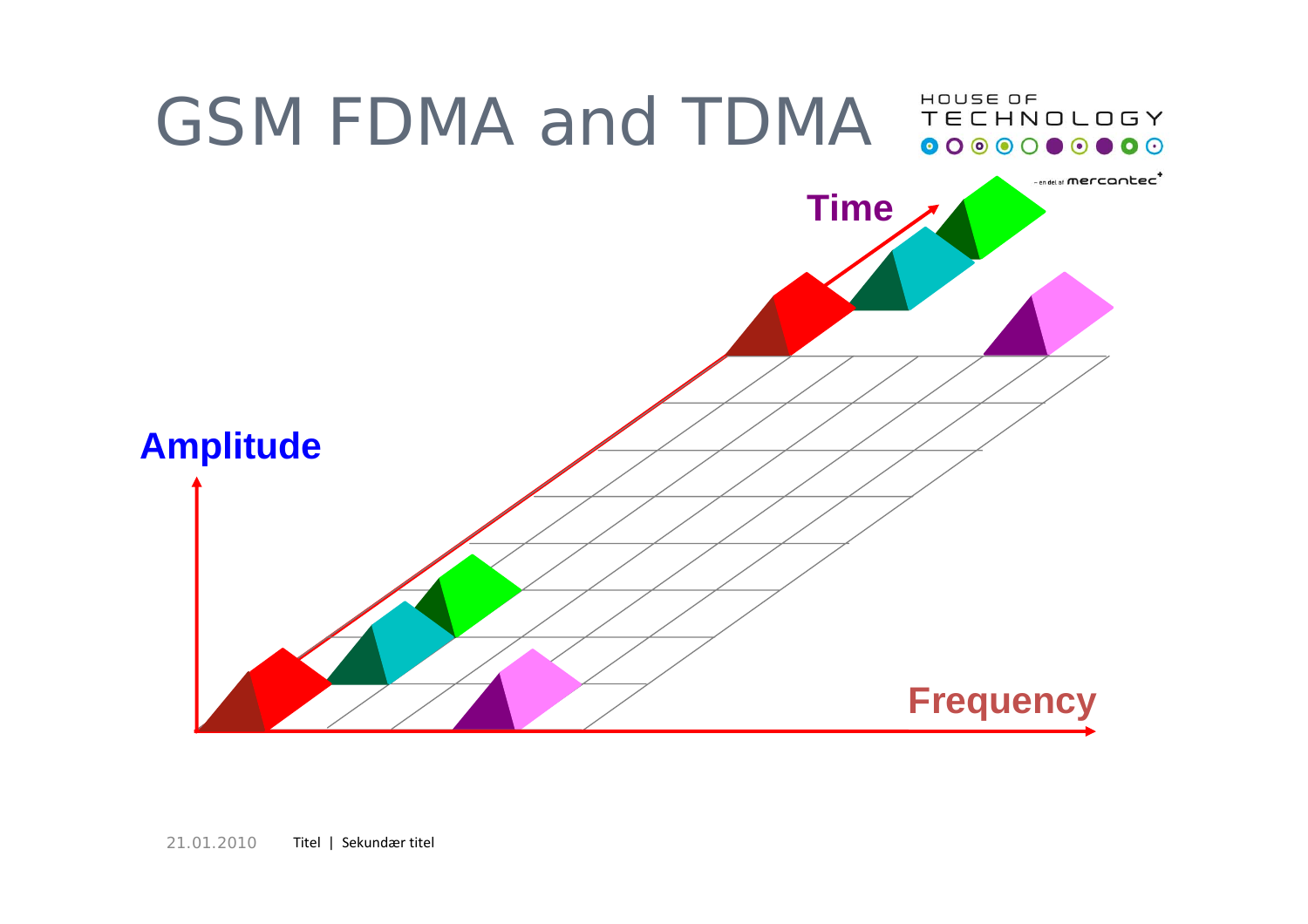

 $-$ en del af **mercontec<sup>+</sup>** 

## GSM & GPRS & HSCSD & WCDMA

- GSM Groupe speciale mobile "Circuit switch"
- and the state of the state HSCSD - High Speed Circuit Switched Data
- GPRS General Packet Radio Service
- WCDMA Packet switched